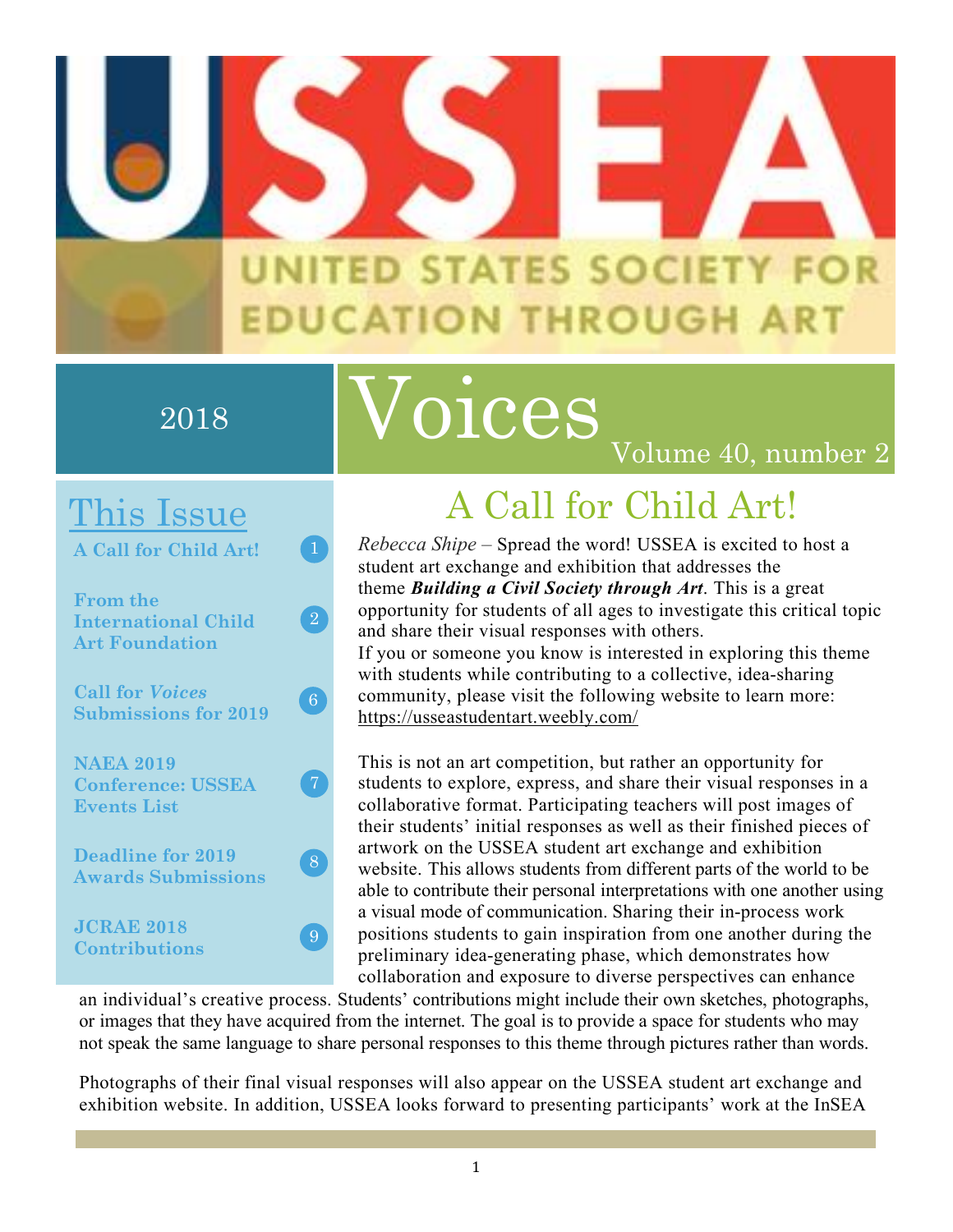World Congress in July of 2019! Please spread the word and consider participating in USSEA's student art exchange and exhibition! For more information, visit https://usseastudentart.weebly.com/ or contact USSEAart@gmail.com.

Dr. Rebecca Shipe is Assistant Professor, Art Education at Rhode Island College in Providence. She may be contacted at 401-456-9580 or via email at  $r\sin{\theta}$  ric.edu

## From the International Child Art Foundation

*Ashfaq Ishaq* – Whilemanyproblemsbeset ournationandtheworld,theunderlyingrootcause inmost casesisasheerlackofcreativityorempathy.Creativitysparksideation,discoveryand invention, whereas empathy develops mutuality, compromise and collaborative innovation.

America faces a creativity crisis and an empathy drought. College of William and Mary professorKH Kimsays, "In*'TheCreativityCrisis(2011),*IreportedthatAmericancreativity declined from the 1990s to 2008. My new research reveals that the Creativity Crisis has grown worse since 2008."While creativity is declining, violence is rising. More than 215,000 American students have experienced gun violence at school since the Columbine High massacre in 1999, as reported by the Washington Post.

Thoughurgent for prosperity and peace, creative and empathetic development must start early—before the well-documented "4<sup>th</sup>-grade slump" in creativity blocks children's potential or the ingrained prejudicesdiscolorthe"mirrorneurons"responsibleforempathy.

Sincecreativityandempathyarebothrootedinthearts,artseducationbecomesessential asdonationalor globalprogramsforstudentstodevelopempathyandfindcommonalityin others unlike them,thus uniting toimprove lifeonthispale blue dotinthemultiverse.



Ella Gordon-Latty (age 12, NewZealand)



Bolor-Erdene (age 10, Mongolia )



Anna Carolina Dos Santos Israel (age 12, Brazil)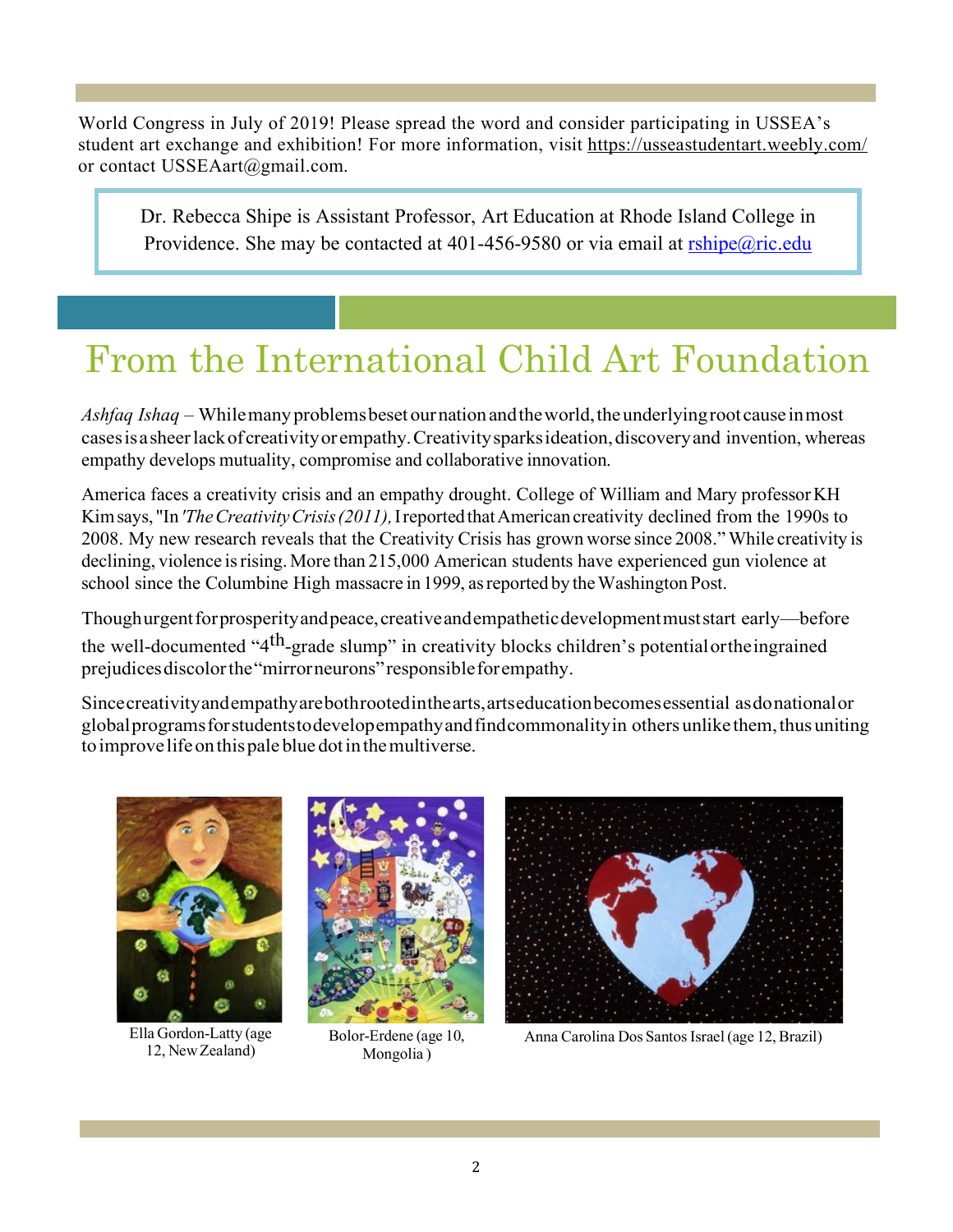A 501(c)(3) nonprofit registered in the District of Columbia in April 1997, the International Child Art Foundation (ICAF) serves American children as their national arts organization and their peers worldwide as the global arts organization.

We tell adults that children are creators, not merely pupils or just consumers, that their imagination is the most precious resource in the universe, and that their art is the most honest and purest form of human creativeexpression.Wetellchildrenthatcreativityand empathy are themostsalient attributes of successful learners and leaders.

We democratize creativity and develop empathy universally through the *Arts Olympiad*, the world's largest creative development program forschoolchildren, and the *World Children's Festival*, the "Olympics" of children'simagination. Our *HealingArtsPrograms*revive natural disaster victims' faith in nature and our *Peace through Art Programs* restore trust in humanity of children in conflict zones. Our*ChildArt* magazine, published ad-free since 1998, deepens young readers' global competencies.

#### *The 6th Arts Olympiad*

Schoolchildren today face the risk of declining creativity and childhood obesity. E. Paul Torrance

("father" of creativity) discovered that around the  $4<sup>th</sup>$ -grade, evident displays of creativity often diminish as children become more conforming, less likely to take risks, and less playful and spontaneous than in

earlier years. Once this "4<sup>th</sup>-grade slump" in creativity gains a foothold, it can consolidate and affect adulthood. Fostering creativity is urgent now because unlike the twentieth century when progress was chiefly intelligence-based, prosperity in this century is primarily creativity-driven. The World Health Organization calls childhood obesity a global epidemic. In the U.S. alone, more than 12 million children, one in every six, are obese. Digital preoccupation can make things worse.

TheArtsOlympiad,ourfreeprogram,introducesstudentstothe"Artist-AthleteIdeal"ofthe creative mindandhealthybody(*menssanaincorporesano*).Thisparadigmliberatesthe naturaltendencytoward creativityandgoodhealthbylinkingimaginationwithembodiment by awakening the student's "inner artist" or "inner athlete." By bringing children to new domainsthroughthearts,thetrapsofcreativity slumpsandobesityriskscanbeavoided.

Reduced creativity and increased obesity are easy to recognize but difficult to treat through conventional means that do not directly engage and empower students. Since mental health and physical health are connected, obese children may find it difficult to gain the perspective necessary for breaking the cycle of obesity. Obesity leads to a higher propensity for other diseases and to emotional difficulties which arise from the inability to think creatively.

Thecurrent*6th ArtsOlympiad*istakingplaceinschoolsworldwideuntiltheendof2018. WhileICAF promotestheU.S.ArtsOlympiad,ourinternationalpartnersorganizetheArts Olympiad in their respective countries.The programtargetsstudents aged 8 to 12—the age groupmost vulnerable tothe "4<sup>th</sup>-grade slump" in creativity and to obesity.

Inclusive classrooms, students' identity development, and removal of implicit bias are among the benefits to schools that implement the Arts Olympiad.

WeexpectthatonemillionstudentsintheU.S.andonehundredothercountrieswill participateinthe2018 ArtsOlympiadandproduceoriginalworksundertheprogram.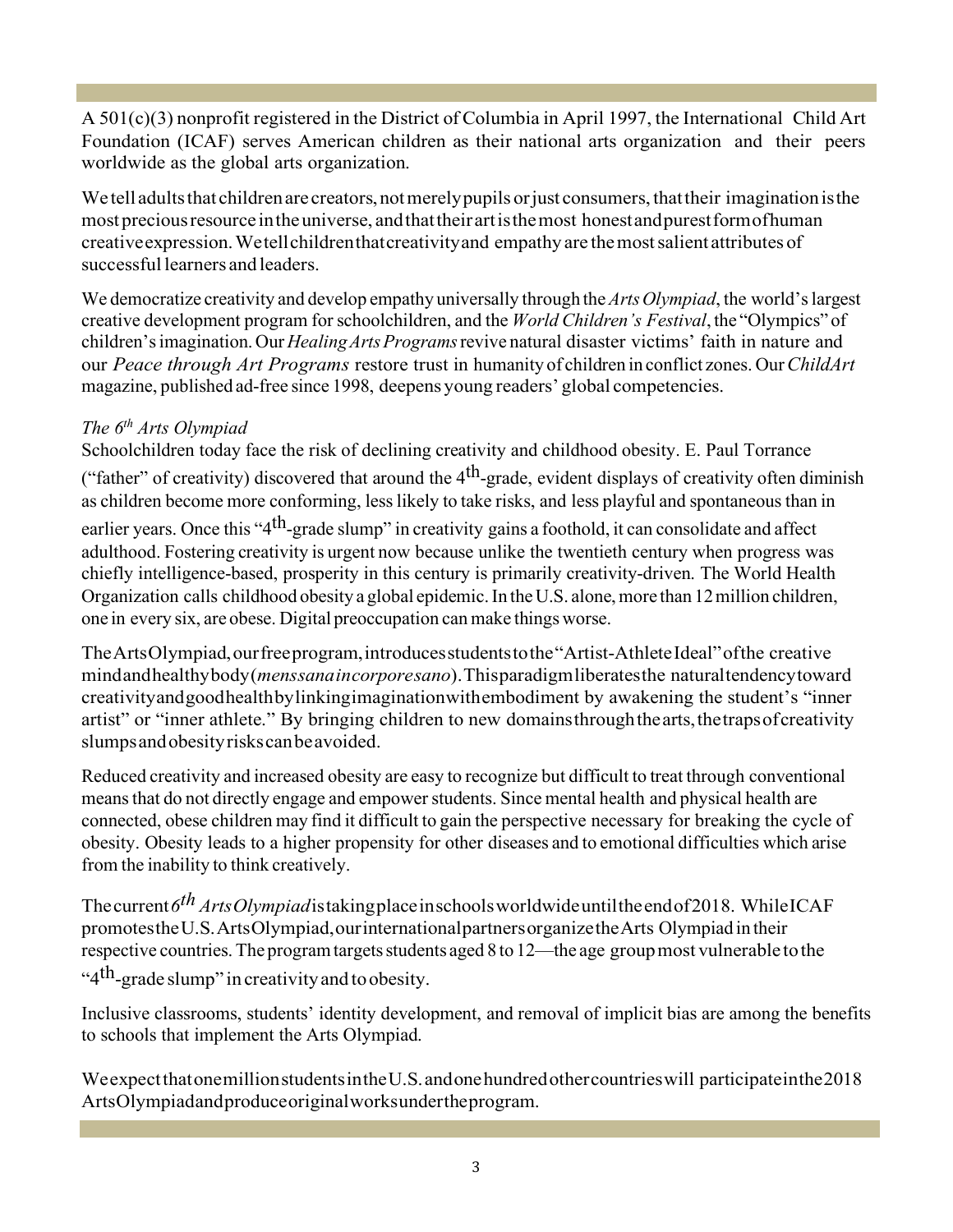

#### *The 6th World Children's Festival*

Creativity enriches lifebutit can just as easily be channeled for destruction. Negative creators can be motivated by revenge, to advance a tribe at the expense of others or to humiliate a rival. On its own, creativity is "morally neutral"—it is dangerous to think otherwise. Pablo Picasso stated that "the genius of Einstein leadsto Hiroshima." However, onceimbuedwithempathy,creativity becomesapositiveforceforapeacefulcivilization.

Through school art contests, our *6th Arts Olympiad* will identify the most artistically creative and imaginative students. These Arts Olympiad winners, representing their U.S. school districts and nearly one hundred countries, will convene on the National Mall in Washington forthreedaysinJuly2019attheir *6thWorldChildren'sFestival*(WCF).TheU.S.NationalPark service will finalize the WCF schedule in late 2018. Free and open to the public, previous WCFshave attracted over 50,000attendees and visitors.The WCF workshops and activities are based on STEAMS education, which ICAF has pioneered to integrate STEM disciplines with Art for ideation and imagination and Sport for teamwork and perseverance.

The WCF develops mutual empathy by providing new learning through a synesthetic experience. Learning is a biological activity that arises when neurons create new connectionsinthebrainand strengthen these interconnections. But the brain does not automatically code new information because it sieves and filters it and may decide to discard it altogether. To make new information noteworthy, the WCF is designed to engage multiple STEAMS modalities that form a pattern of neural activation which is encoded deeply enough to be treasured.

The WCF opens with the "Health & Environment Day" to emphasize commonalities, followed by the "Creativity & Imagination Day" to enhance talent and potential, and culminates with the "Peace  $\&$ Leadership Day" to inspire positive social change. Our plans for the WCF include children collaboratively designing and producing the*"WorldChildren'sEarthFlag"* for the first human mission to Mars. Children will realize what they can produce together— as creative and empathetic global citizens they can never produce the same alone.

 $C_{\rm eff}$  will go back into the world, inspired and ready to spearhead positive social change in the  $\alpha$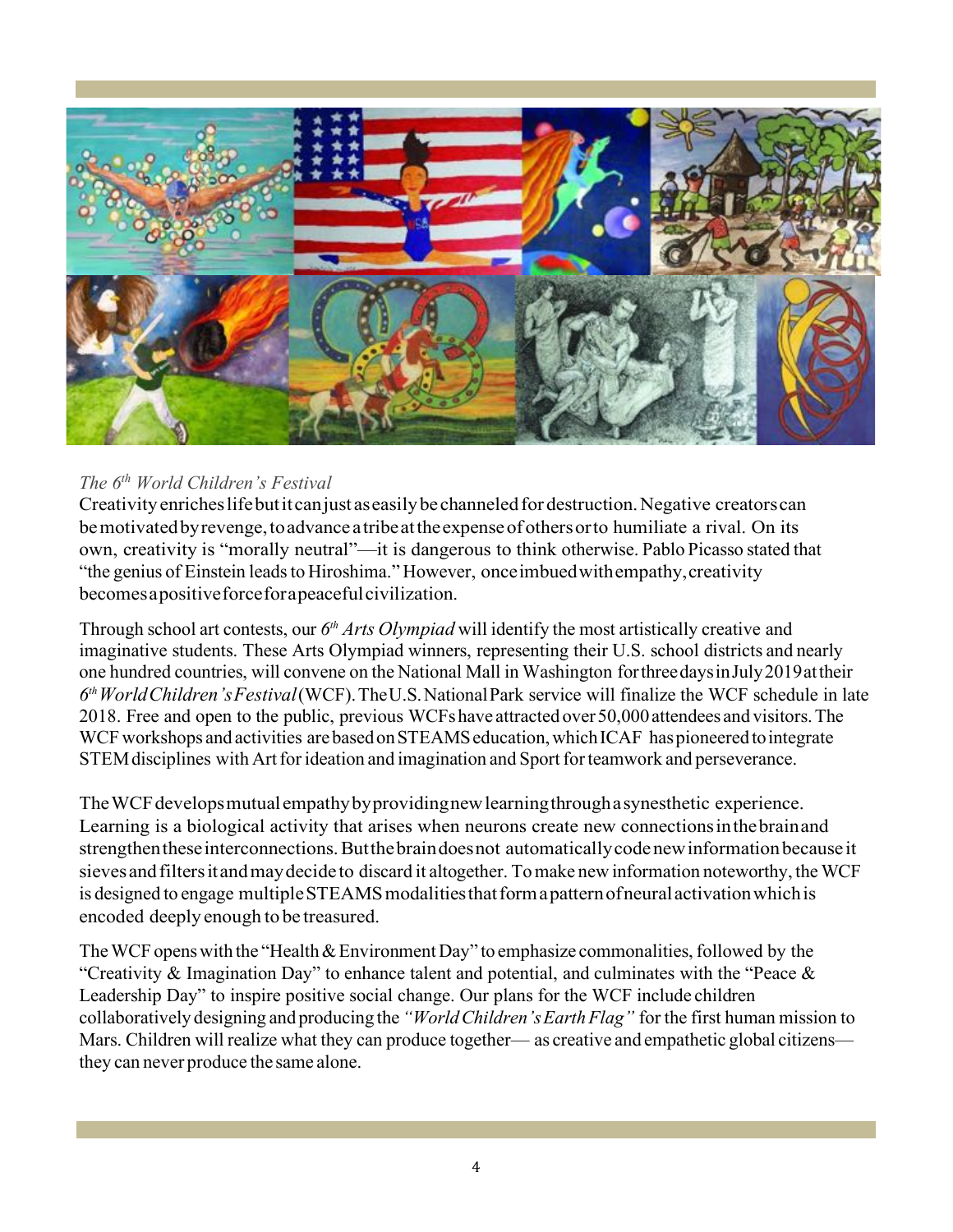Children will go back into the world, inspired and ready to spearhead positive social change in their communities.



#### *ICAF Impact*

SinceICAFwasfoundedin1997,approximately5millionchildrenhaveparticipatedinand befitted from the Arts Olympiad and ICAF's other programs. An estimated 2,500,000 children and adults have attended our festivals and exhibitions held in major cities worldwide.Nearlyonemillionchildren, parents,teachersandlibrarianscomprisethetotal readership since 1998 of our*ChildArt* quarterly.

On a daily basis, a thousand or more children across the globe learn about ICAF from their peers or online, gaining confidence in themselves as creators because their imagination is the seedbed for discovery and innovation.

By fostering children's creativity and developing their empathy, ICAF fulfills six of the 27 Social Development Goals (SGDs) of 2030 UN. Our work reduces poverty, promotes good health, brings quality education, ensures gender equality, reduces inequities, and build peace in communities and theworld at large.

The Arts Olympiad and the WCF are exemplary cases of U.S. cultural diplomacy because we engage the world's children and win them over. U.S. military families in the Greater Washington Area serve as host families for our international delegates to the WCF. The U.S. Olympic Committee has granted us an exclusivelicensetousethe'ArtsOlympiad'mark.

ICAF is independently ranked among the 25 Top Children's Charities in the U.S.

- To learn from the children about our impact, please peruse this magazine.
- For the previous WCF, watch this music clip, peruse this magazine or visit this website.

#### *Research and Thought Leadership*

Not only isICAF a world leader in children's art, we also spearhead educational reforms. Here is a sample of our published research: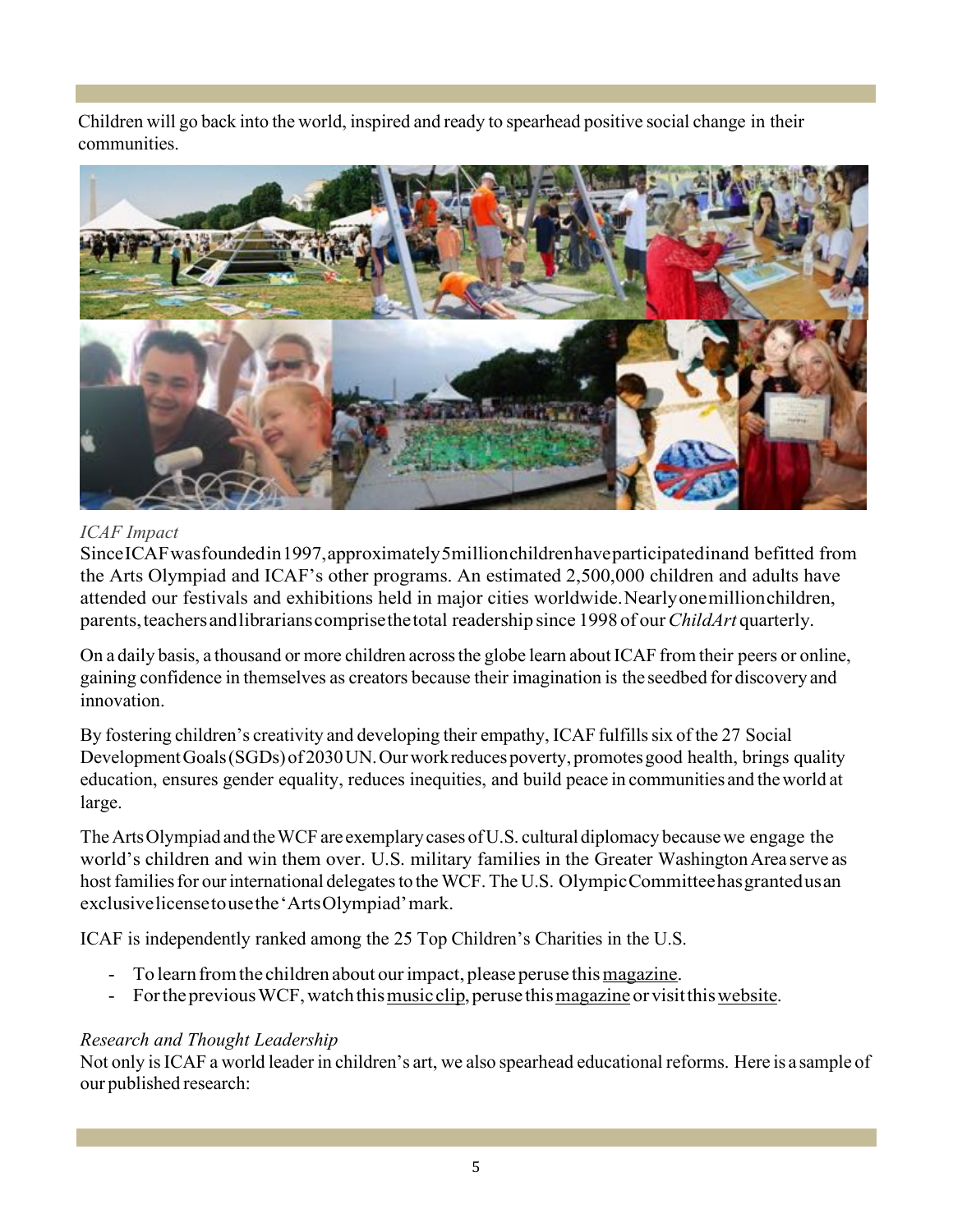- Onrepairingourworld:SchoolArts
- Onbuildingpeace:TheLancet
- On developing creative communities: The Creativity Revolution
- Onglobal cultural change: Journal of Urban Culture Research
- On global competencies: Journal of the Association of State Boards of Education
- Onglobal digital divide: International Monetary Fund

#### *Funding*

Businesses that have supported the ICAF or sponsored the WCF include Adidas, Chevron U.S.A.,Inc.,CVS Health,GaleriaKaufhof,Faber-Castell,HiltonHotels,LEGO,SafiloUSA,S.C. Johnson & Co., Target Corporation, Wacom, and the Walt Disney Company.

Private foundations that have most recently provided grants to ICAF include Claire and Theodore Morse Foundation (Los Angeles) and the Singing Field Foundation (New Hampshire). Most of ICAF funding comes from creative and empathetic professionals.



Dr. Ashfaq Ishaq is Chairman of the International Child Art Foundation. He may be contacted via email at  $\frac{\text{ishaq}(a)\text{icaf.org}}{\text{iaq}(a)}$ 

### ATTENTION ALL EDUCATORS AND ARTISTS

We are seeking submissions from across the fields of art and education. *Voices*, designed by Sharon D. La Pierre and Christine Ballengee Morris, is a forum to explore issues in theory and practice. It encourages dialogue, stories, and lesson plans that deal with multicultural, cross-cultural, and cultural pluralism with regard to curriculum and practical issues. The goal is to provide information and materials for and by teachers on these topics. Please consider sending your submissions on any of these topics to *Voices* Editor Mara K. Pierce at mara.pierce@msubillings.edu by April 31, 2019.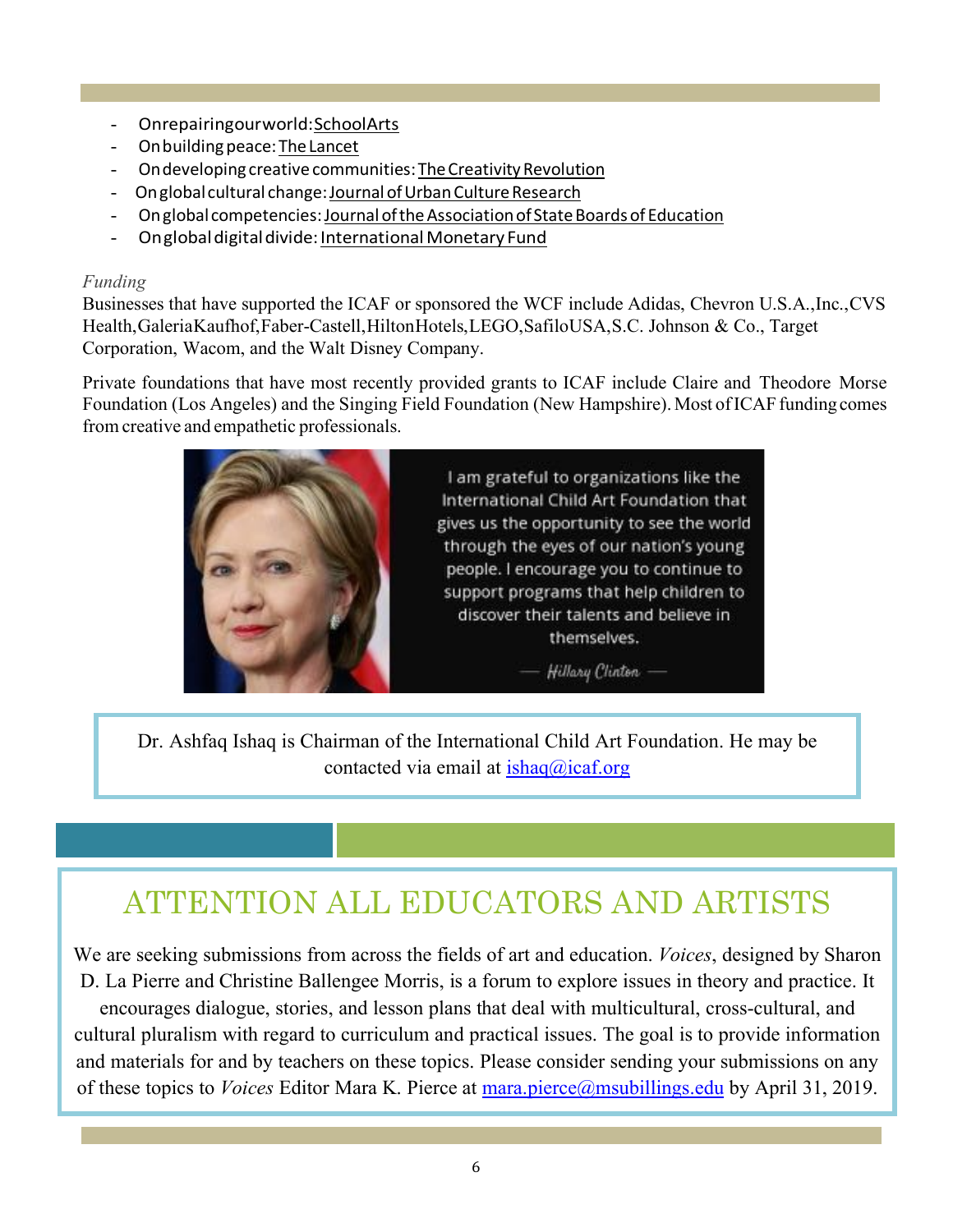### NAEA 2019 Conference

#### USSEA Events List

The National Art Education Association annual conference will be held in dynamic, exciting Boston, Massachusetts on March 14-16, 2019. This year's list of events applauds another year of contributions and possibilities for the future of education through art. Following is the list of USSEA-sponsored events and sessions to help you get started with your planning. We hope to see you in Boston!

#### **Thursday, March 14**

#### *USSEA Executive Board Meeting*

#### 4:00 PM - 4:50 PM **Convention Center/Rm 107/Level 1**

In this meeting, the Board will discuss policies and procedures for USSEA operations and share information from the Chairs of each category to review past successes and plan future goals. **Presenter**: Fatih Benzer, Ryan Shin, Alice Wexler, Allan Richards, and Steve Willis.

#### *Helping Young Children Create Prosocial Narratives and Cooperative School Climate* 5:00 PM - 5:50 PM **Convention Center/Rm 206/Level 2**

This paper presents findings from two collaborative art projects with elementary children and discusses their beliefs about prosocial actions and attitudes that can promote a positive and cooperative school climate. **Presenters**: Mousumi De, Elizabeth Burkhause, Alison Aune, Lucas Anderson, and Ying Ma.

#### **Friday, March 15**

*Borderless: Global Narratives in Art Education: JCRAE Author Dialogue* 11:00 AM – 11:50 AM **Convention Center/Ballroom C/Level 3**

Join the authors of the Journal of Cultural Research in Art Education's volume 35, "Borderless: Global Narratives in Art Education," to discuss key aspects of their articles and overlapping critical themes that emerged. **Presenter**: Joni Acuff.

#### *USSEA Awards Ceremony*

#### 12:00 PM - 12:50 PM **Convention Center/Rm 101/Level 1**

USSEA Award Announcement and Celebration! Edwin Ziegfeld Award, Marantz Fellows Award, Service Awards, USSEA Award for Excellence in PK-12 Art Education, USSEA Award for Outstanding Master's Thesis. **Presenters**: Fatih Benzer, Ryan Shin, Alice Wexler, Allan Richards, and Steve Willis.

#### **Saturday, March 16**

#### *Fusing Contemporary Non-Western Art History and Art Education Practice: A Cooperative Approach in Distance Learning*

#### 8:00 AM – 8:25 AM **Convention Center/Rm 306/Level 3**

This presentation describes the design, implementation, and impact of integrating two-distancelearning courses to develop knowledge and sensitivity of contemporary non-Western art and concepts for classroom application. **Presenter**: Susanne Gunter.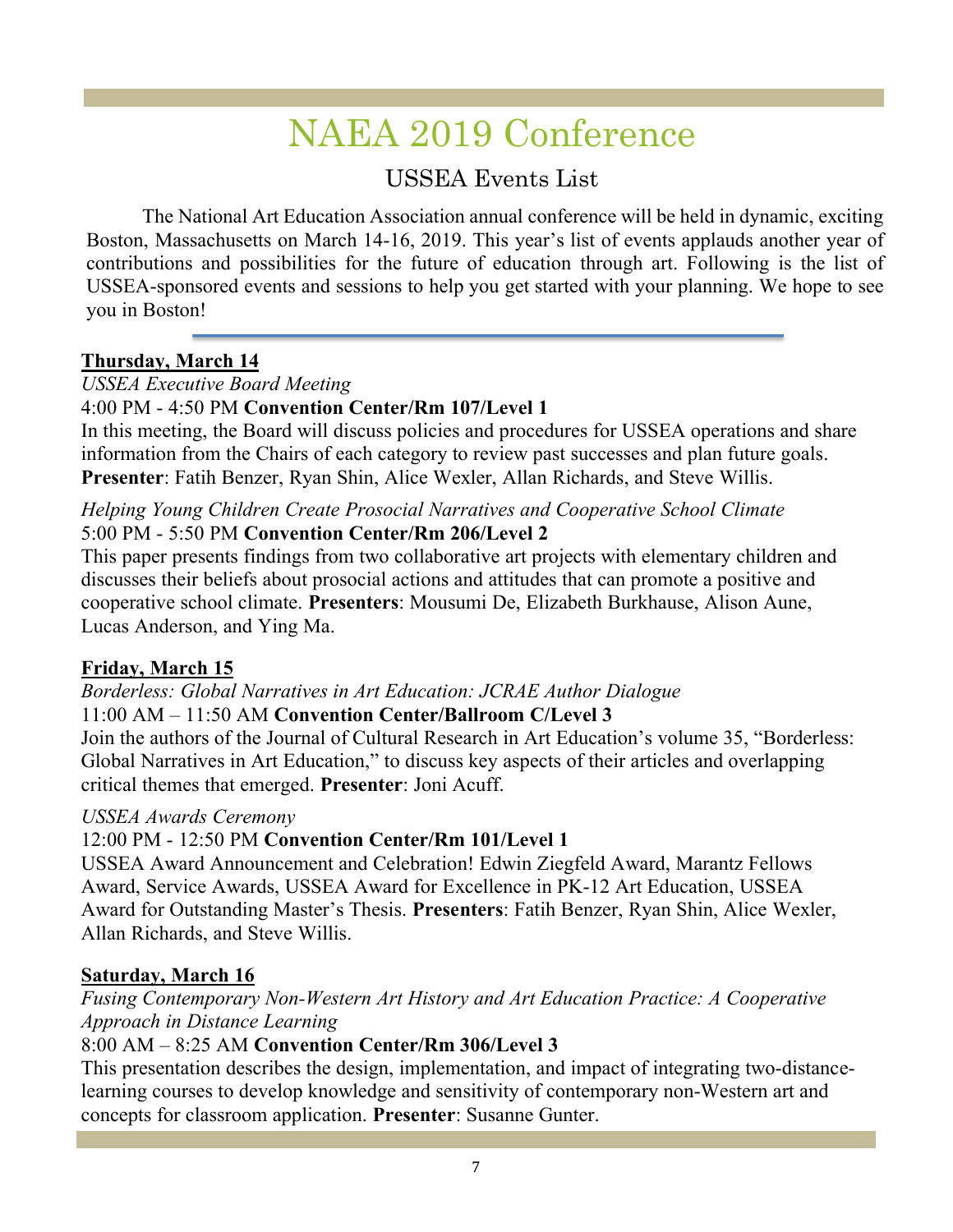#### **Saturday, March 16 (cont'd)**

*Impacts of the Essential Understandings about American Indians Document on Art Education* 11:00 AM – 11:50 AM **Convention Center/Rm 202/Level 2**

Learn about the Smithsonian's NMAI Framework for Essential Understandings about American Indians document and its potential to change how students learn about different Native American cultures through art. **Presenter**: Mara Pierce.

### *Project-Based Pedagogy, Art Education, and Cultural Diversity*

12:00 PM – 12:50 PM **Convention Center/Rm 208/Level 2**

This presentation discusses the project-based pedagogy by demonstrating how it engages students socially through art education to promote cultural diversity seamlessly and transforms the art-room to a social environment. **Presenter**: Allan Richards and Steve Willis.

#### *United States Society for Education through Art (USSEA) Interest Group Meeting* 2:00 PM – 2:50 PM **Convention Center/Rm 300/Level 3**

Members and prospective members meet to discuss interests, initiatives, and future opportunities such as the Child Art Exchange, Online Juried Gallery and Annual Exhibition, Diversity Resources, Scholarship Mentors, and Contemporary Issues Newsletter. **Presenter**: Fatih Benzer, Ryan Shin, Alice Wexler, Allan Richards, and Steve Willis.

### See you in Boston in March 2019!

### Deadline for Awards Nominations

Approaching deadline for two USSEA awards: January 15, 2019!

#### **2019 USSEA EDWIN ZIEGFELD AWARDS**

USSEA's Annual Edwin Ziegfeld Awards honor distinguished leaders who have made significant contributions to the National and International fields of art education. Two Ziegfeld Awards will be presented during the National Art Education Conference to be held in Boston, March 14-16, 2019.

- One **national award** to honor an art educator from within the United States.
- One **international award** to honor a colleague from outside the United States, who has made contributions of INTERNATIONAL significance to art education.

**ELIGIBILITY:** Nominees should be members of USSEA or InSEA and persons who have brought distinction to International aspects of art education through an exceptional and continuous record of achievement in scholarly writing, research, professional leadership, teaching, professional service, or community service bearing on international education in the visual arts.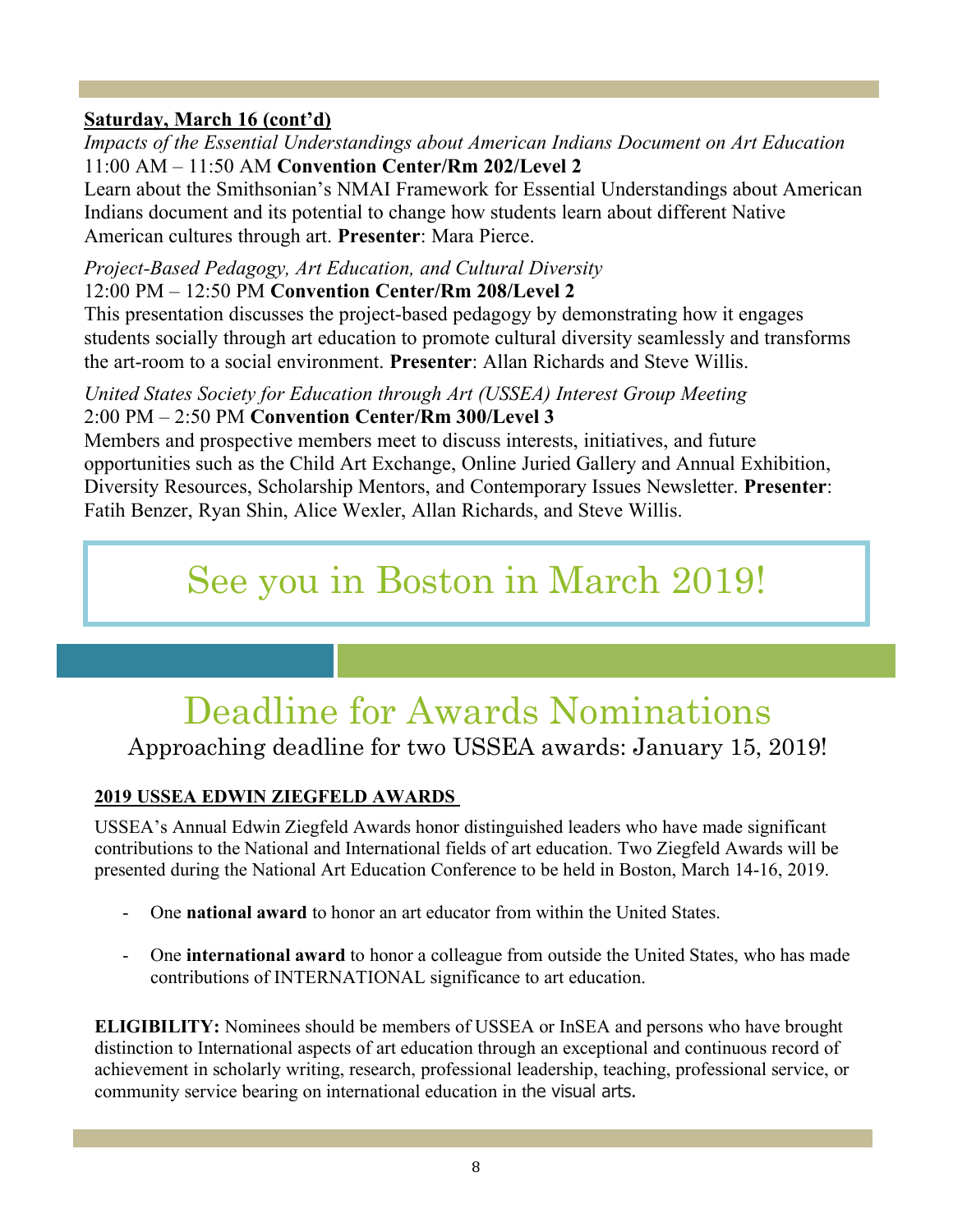#### **The USSEA Award for Excellence in PK-12 Art Education**

This USSEA award is presented to a Pk-12 art educator who has demonstrated leadership in and commitment to multicultural, cross-cultural educational strategies in their school/s and communities. This art educator actively implements an approach that builds respect for human dignity and diversity through art. The teacher must be a member of NAEA and USSEA to be recognized for their contributions. Their work must be confluent with the mission of USSEA, which is to foster "teamwork, collaboration, and communication among diverse constituencies in order to achieve greater understanding of the social and cultural aspects of art and visual culture in education."

#### **USSEA Award for Outstanding Master's Thesis or Dissertation**

The USSEA Graduate Thesis award is presented to a Master's graduate whose thesis or creative component reflects the mission of USSEA: to foster teamwork, collaboration, and communication among diverse constituencies in order to achieve greater understanding of the social and cultural aspects of the arts and visual culture in education. The topic investigated in the master's work promotes pluralistic perspectives, deepens human and cultural understanding, and/or builds respect for diverse learners.

**NOMINATIONS:** Nominations may be submitted by any member of USSEA, InSEA, or NAEA. **Forms are available at the USSEA website** http://ussea.net.

#### **E-Mail Nomination Materials to:** Angela LaPorte, alaporte@uark.edu

**DEADLINE DATE:** Nomination materials (nomination form, vitae, letter of nomination, and two additional letters of support) are **due by January 15, 2019.** Letters of nomination, acceptance, and support must be written in English. Recipients will be recognized at the annual NAEA conference.

### Journal of Cultural Research in Art Education, Vol. 35, 2018: Latest Edition Authors and Articles

In our quest for information about becoming strengthened educators and researchers, we take a look at the list of scholars and writers who have made a contribution to the USSEA's 2018 Journal of Cultural Research in Art Education, Volume 35. For further information or to access the articles, please visit http://www.jcrae.org/journal/index.php/jcrae/issue/view/10/showToc

- *Global Consciousness in Art Education: Utility and Problematics of Curriculum Development within a Critical Postmodern Relational Praxis* by Gloria J. Wilson

- *An Indigenous Reframing of Art Education Historical Research: Acknowledging Native American Spiritual Values* by Laurie Eldridge